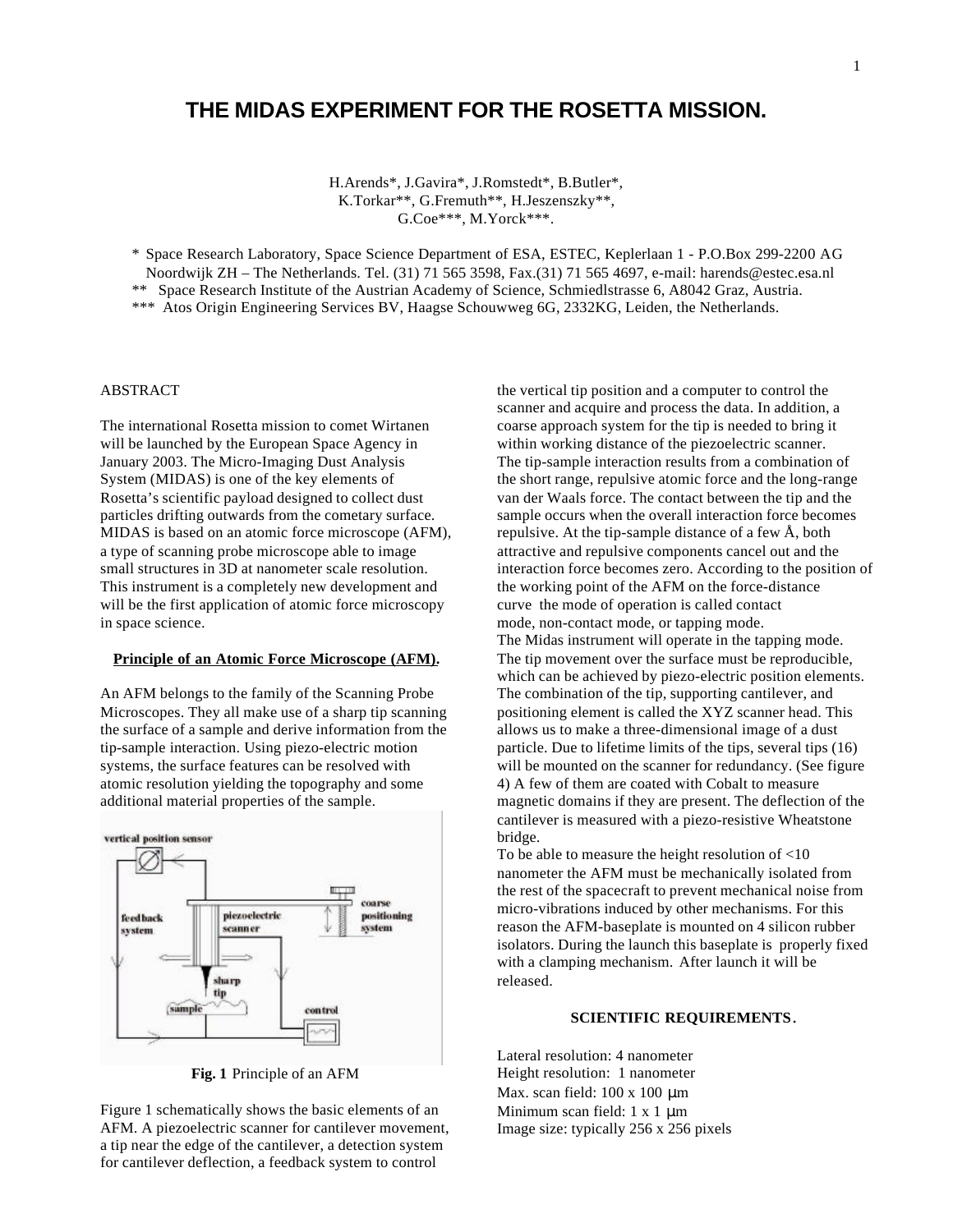#### **DESIGN REQUIREMENTS**.

Total mass: 8000 grams (electronics 1850 gr. included) Overall dimensions boxes:

L(with funnel)=236mm, D=216mm, H=276mm Average power consumption: 12 Watt Telemetry bit-rate: average 100 bps. Global frequency >150 Hz. Micro-vibrations:  $> 80$  Hz, 0.0125 g. Lifetime:  $> 10$  years Cleanliness: All assembly in class 100 environment.

Qualification vibration levels:

| X-axis | $4.0$ grms |
|--------|------------|
| Y-axis | 6.4 grms   |
| Z-axis | $9.7$ grms |

Temperature range: Operational: -20..+55 °C Non-operational:-30..+60°C

Figure 2 shows the total instrument.

Figure 3 shows the AFM on the baseplate only.



**Fig. 2** The MIDAS instrument



**Fig. 3** The AFM only

The MIDAS instrument contains 7 different mechanisms. (see annex 1).

- **1. Cover** to keep the funnel closed and clean in prelaunch and launch conditions. To be released with a Pyro-Piston Actuator.
- 2. **Shutter** to control deposition time of the dust flux on the target wheel. Operated by a Piezo-Electric motor.
- **3. Wheel assembly** includes a Piezo Electric Motor motor and an Incremental Encoder.
- 4. **Translation stage** for tip selection, operated by a Piezo Electric Motor.
- 5. **Approach mechanism** for the coarse approach of the tips to the samples. Operated by a DC brush-motor in a hermetically sealed pressurised container**.**
- 6. **XYZ scanner** for three-dimensional scanning of the sample. Operates with three piezo-electric actuators. Two SMA's are implemented for launch-lock of the X and Y scanner.
- 7. **Clamping mechanism** (4x) to fix the AFM-baseplate before and during the launch. Two paraffin actuators release all 4 clamps.

## **PRINCIPLE OF OPERATION. (See annex 1)**

The MIDAS instrument consists of 2 boxes, the AFM-box and the Electronic box. After integration the AFM-box is fixed on top of the Electronic box but during assembly it can be hinged in order to have access to the internal harness.

The electronic box contains mainly digital- and analogue electronics and the interfaces with the spacecraft. Also the AFM-box contains some electronics.

After the launch the following activities will be done:

- 1. Opening of the cover in front of the funnel.
- 2. Release of the clamping mechanism of the baseplate.
- 3. Release of the launch-lock mechanism of the XYZ stage.
- 4. Release of the 'Approach launch-lock"
- 5. Release of the Translation Stage from the launch lock position.

After 8 years of travelling the spacecraft will enter the vicinity of the comet and the dust-particles can enter the AFM through the funnel. Between the shutter and the collection area of the wheel a collimator/baffle limits the dust flux cross section to the size of a chip (1.5x2mm). The encoder that is connected to the shaft of the wheel indicates which chip is exposed.

After a variable exposure time the wheel will turn 180 º and brings the exposed chip in front of one of the 16 needles on the scanner head. The approach mechanism will bring the needle in contact with the sample and the scanning can start.

If one of the needles is worn out the translation stage can position the wheel in front of another needle. The condition of a tip can be checked with one of the calibration chips.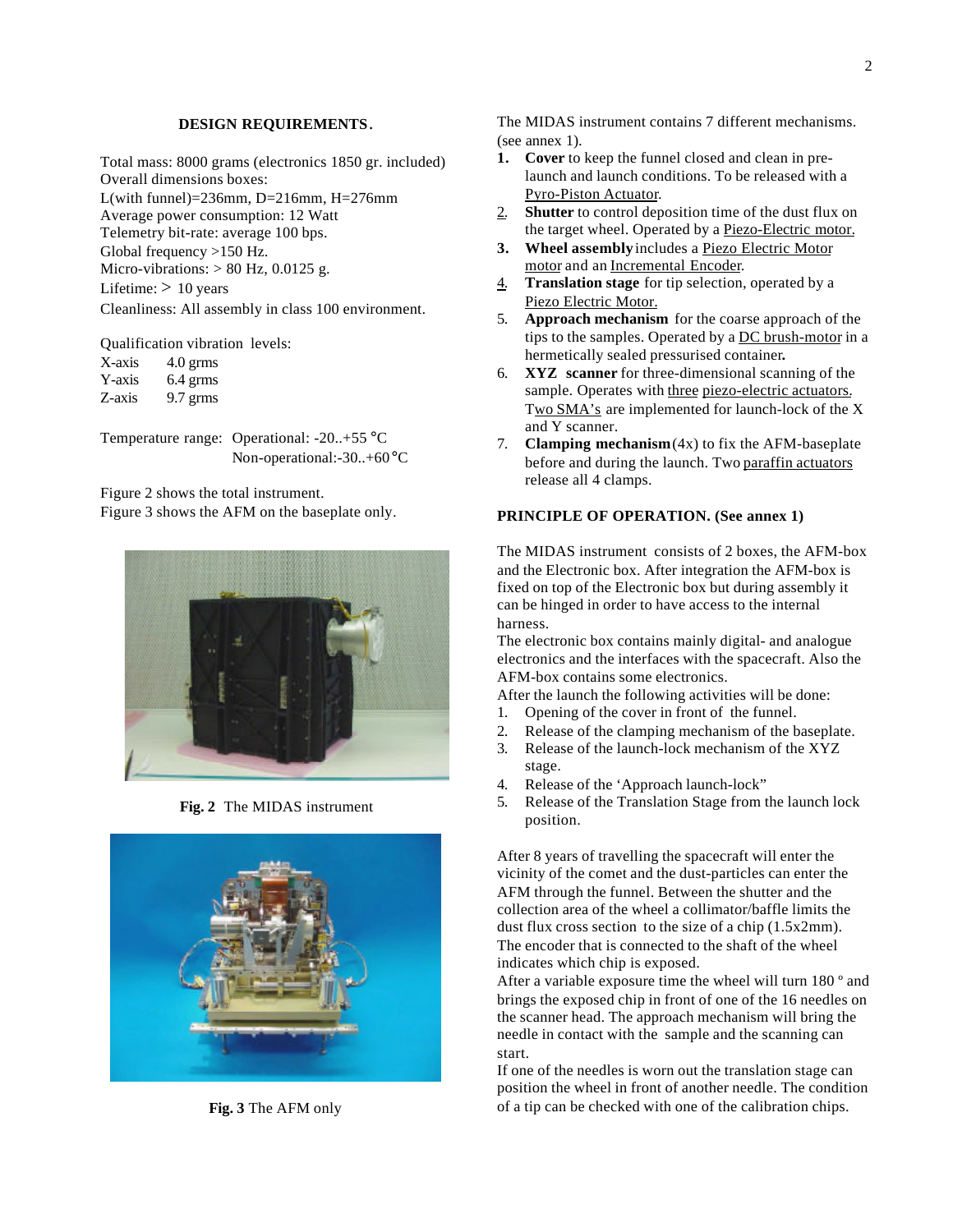Figure 4 shows the array with 16 cantilevers, the flexible cable and 2 piezo elements for the dynamic mode.

Both the position of the translation stage and the approach distance of the cantilevers to the wheel are measured with a Linear Variable Differential Transformer (LVDT).



**Figure 4** The array with 16 cantilevers

## **DESCRIPTION OF THE ABOVE MENTIONED MECHANISMS.**

#### **Cover**

The cover is shown in annex 1 in both open and closed position and is mounted in front of the funnel. The opening is done by releasing a latch-mechanism with a redundant pyro-piston actuator.

#### **Shutter**

The shutter is mounted at the inside end of the funnel. A cylinder with two thoroughfares rotates in another cylinder with two thoroughfares by means of a piezoelectric motor. The open- and close positions are determined by micro-switches.

Figure 5 shows a photo of the shutter with motor and switches as it is designed by Multin company.



**Fig. 5** The shutter of the dust-intake system

#### **Clamping mechanism**

As micro-vibrations induced by other mechanisms on board of the spacecraft could effect the quality of a high resolution scan the AFM module is mounted with four silicon rubber isolators on the AFM-Box baseplate. (see annex 1)

Before and during the launch the AFM module must be firmly fixed to the box. This is done with four clamps. After release of the clamps any metal contact of the AFM module with the box is not tolerated to avoid coupling of microvibrations induced by other mechanisms on board of the spacecraft.

#### **Principal of operation:**

Fig.6 Shows the principle of the clamping mechanism



**Fig. 6** Principle of the clamping mechanism

One set of clamps (one upper and one lower) firmly connects a stud of the AFM-baseplate with the stud which is fixed on a side panel of the AFM-box. The clamps are closed with a lever. The clamping force can be adjusted by set-screws in the lever and controlled by integrated straingages. The pre-load for each clamp is 880 N. The release happens when the lever is pushed away by a paraffin actuator. Consequently both upper and lower clamp-half separate from the stud due to an build-in push-pin and a blade spring which is fixed on the rear side of the clamp. Several adjustments are foreseen in the mechanism to obtain a proper alignment of the studs with respect to the clamps. Each set of clamps and studs are matched pairs.

Fig. 7 Shows one set of clamps with a Starsys Reserach paraffin actuator and microswitch as it is designed by MULTIN company.

As the levers of the two clamps on the same panel are connected with a steel cable, one paraffin actuator releases both, but one after the other because the fixation of the cable to the second clamp is closer to the hinge.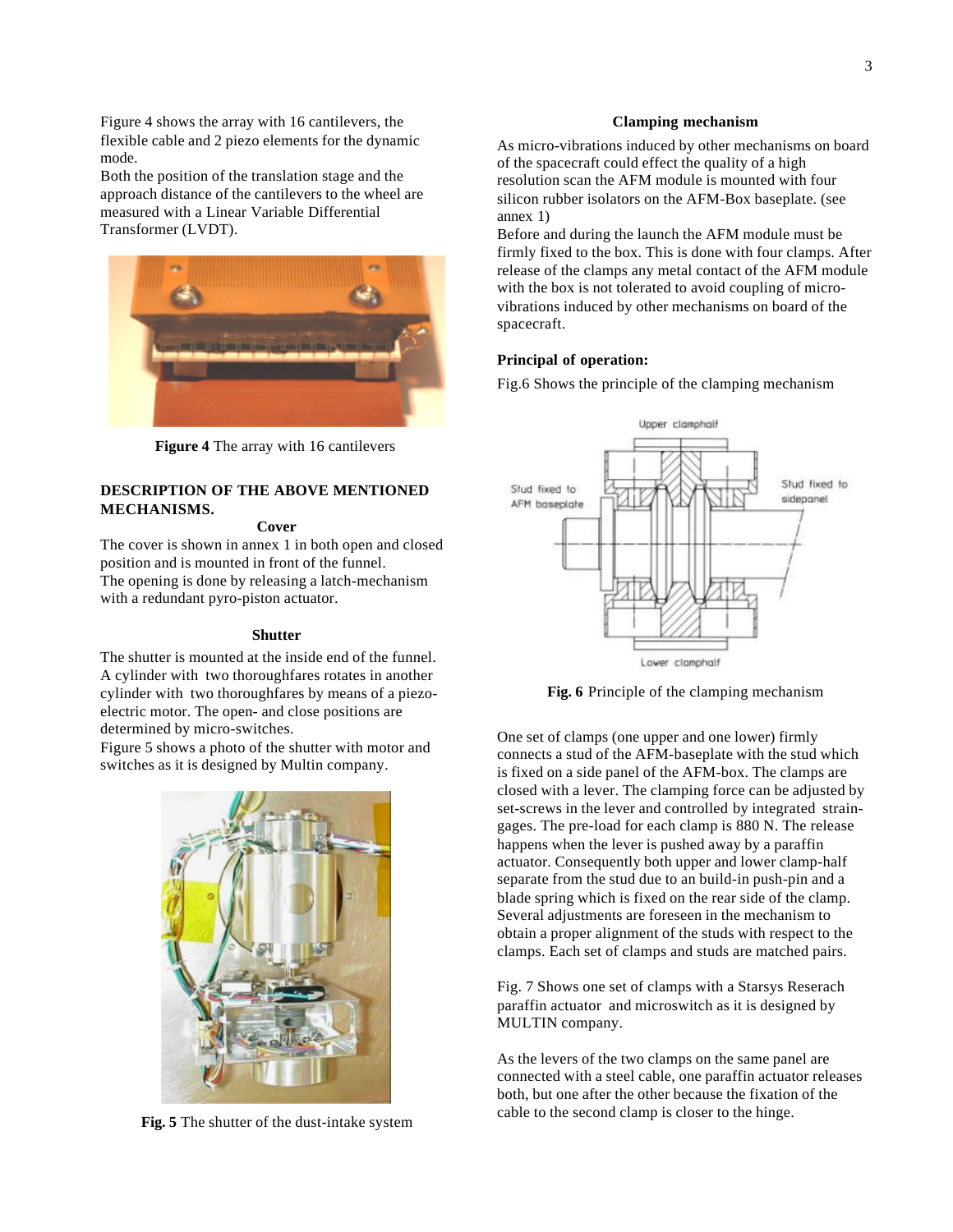

**Fig. 7** One set of clamps

**XYZ scanner**



**Fig. 8** The XYZ scanner. The 2 round cylinders are the SMA actuators.

The stage is locked for the launch with SMA actuators. Latch status indicators show the release after activation. Characteristics of the XYZ stage

Stroke X: 100 µm Stroke Y: 100 µm Stroke Z: 10  $\mu$ m Displacement measured with capacitive sensors. Design loads: 40 grms max. A full description of the XYZ stage is given in paper with reference 2.

Figure 8 shows the front view of the stage.

#### **Wheel assembly.**

The circumference of the wheel has 64 facets. Four of these facets are provided with calibration gratings. Two of these are used to calibrate the X, Y and Z stroke of the scanner-head, one to calibrate the position of the chips with respect to the cantilevers and one to make an image of the condition of the needles on the cantilevers. The remaining 60 facets are covered with chips of silicon. These chips are coated with Sol Gel to provide a good adhesion of the incoming dust particles.

Fig.9 shows the wheel assembly. Fig.10 a detail of the facets.



**Fig. 9** Wheel assembly



**Fig. 10** Detail of 2 facets with silicon oxide chips

#### Technical details of the wheel assembly:

Total mass: 290 grams Angular contact ball bearings type RMB RA4012X, matched pair. Vibration loads: axial: 72 grms. (3 S ) Radial: 90 grms. (3 S ) Design loads: Axial: 81 N Radial: 70 N. Bearing preload: 30 N. Preload: 30N Drive: Piezo electric ultrasonic motor. Max. required spindle torque: 0.005Nm

Lubrication of ball bearings: Lead ion plated by and lubricated with Braycote 601 by ESTL.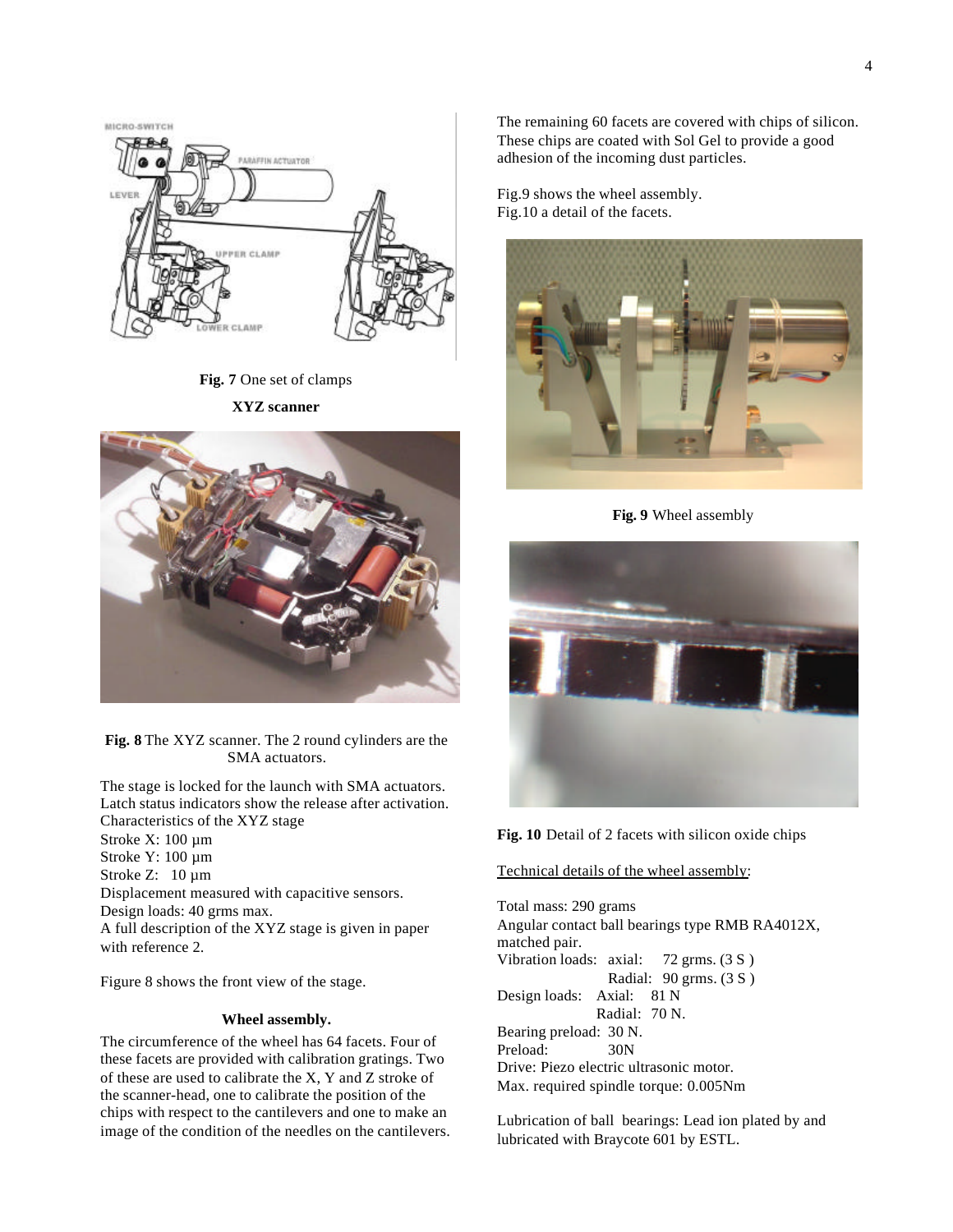#### *Encoder:*

Codechamps incremental encoder Resolution: 1024 peroides Channels: 2 channels + zero index. Mass: 80 grams.

## **Translation Stage.**

Principle of operation:

A spindle driven by a piezo-motor moves the platform. On top of the platform the wheel assembly is mounted. At the two ends of the stroke a micro-switch stops the motor. The displacement is measured with an LVDT. At one end of the stroke the platform can be put in the launch-lock position.

Fig. 11 shows the translation stage with the LVDT. The coil of the LVDT is fixed on the frame of the translation stage and the core on the platform.

The position accuracy is 5 um.



**Fig. 11** The translation stage with LVDT

Technical details of the translation stage: Stroke: 32mm Mass: 370 grams Max. required spindle torque: 0.012Nm at - 20°C

Linear actuation by: Recirculating hard-preloaded ballscrew (Steinmeyer 1214/1/5/90/110T3P). Vibration loads: Axial 59.1 grms (3 S) Design loads: axial 213 N Preload: 60N

Angular contact bearings (matched pair):RMB:RA4160X. Vibration loads: Axial 59.1 grms (3 S) Design loads: axial 213 N Preload: 60 N

Linear bearings: Schneeberger:R2045-RF and R2075-R (7 x AC2) Radial: 88.5 grms (3 S ) Design loads: radial 400N Preload: 260N

Lubrication of both ball- and linear bearings by ESTEL with lead ion plating and Braycote 601. Stroke end-switches: Honeywell microswitch 1MT1 Interface Piezomotor – translation stage: ALN T180. (Electrical insulated for EMC reasons, good heat conductivity).

Drive: Shinsei Piezo electric ultrasonic motor.

## *Launch-Lock device of the translation stage.*

(See fig. 12.)

Before launch the platform of the translation stage is put in the launch lock position.

In this position a conical pin is inserted with a certain preload into a plate made of Peek.

Due to the high holding torque of the piezo-motor the spindle is self-braking and the pre-load will be maintain during the launch vibration.

After launch the lock will easily release as soon as the piezo-motor is started.



**Fig. 12** The launch-Lock elements in open and locked position.

## **Approach mechanism.**

The approach mechanism is used to make an approach of a needle to the sample on the wheel.

Principle of operation. (See fig.13) A set of bearings on top of the approach mechanism separates the two parts of a wedge when it expands or brings them together when it shortens. One half of the wedge is mounted on a stiff pillar and the second half on the XYZ-stage. The XYZ stage hinges on two flexures. The stroke is limited by two micro-switches and measured with a LVDT.

With a reduction ratio of 1:1000 of the gearbox, a spindle with a pitch of 0.5mm and a ratio of 1:4 with the wedge, one turn of the DC motor gives a displacement of 125 nanometer of the needle of the cantilever. The 2 halves of the wedge stay in contact with the bearings by means of 2 extension springs. .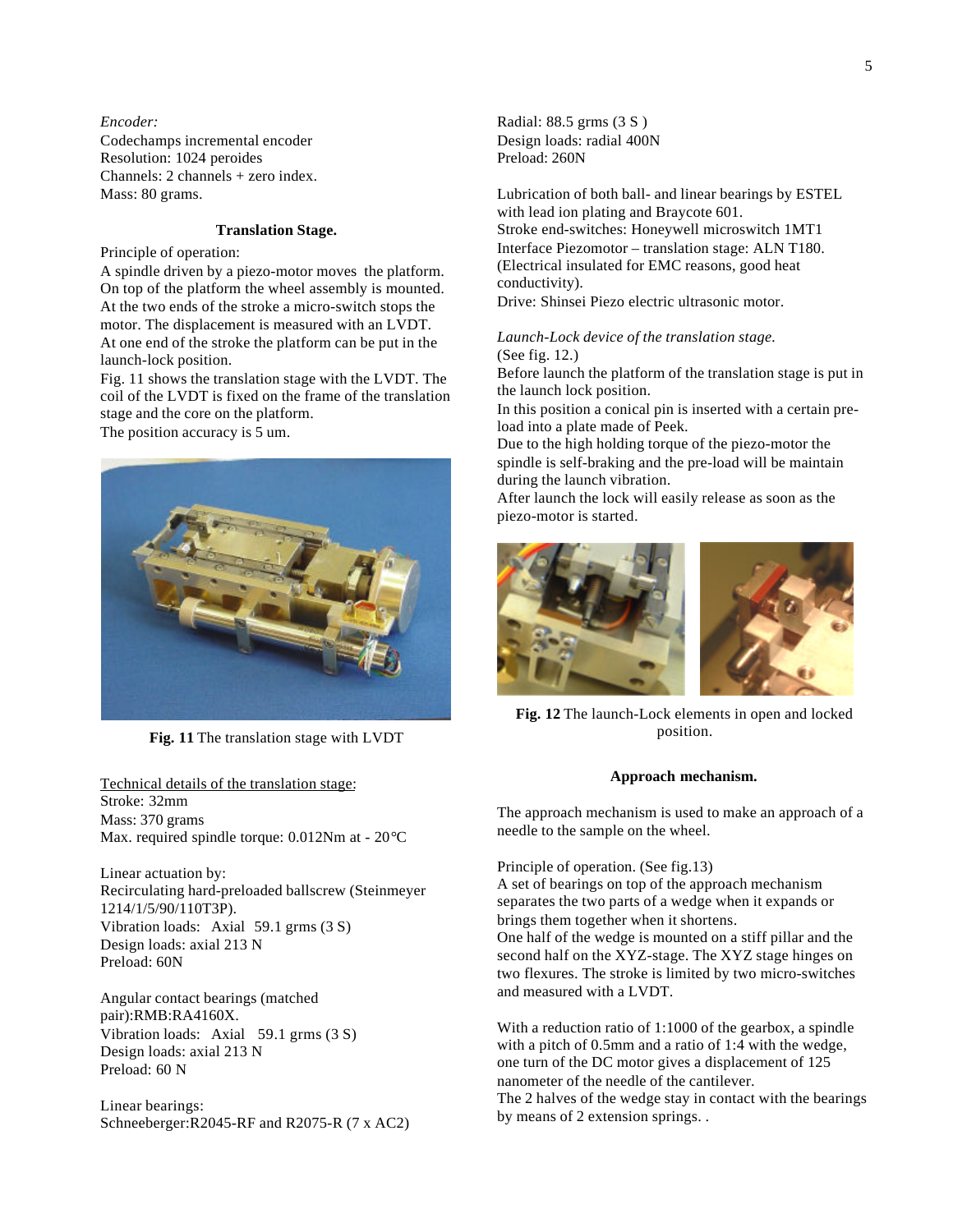

**Fig. 13** XYZ stage with approach

The approach mechanism itself consists of a brush-DC motor with a gearbox and a threaded spindle. All these parts are mounted in a hermetic sealed container (helium leakrate < E-9 mbarl/sec) with an edge-welded bellow on one end. The total stroke is 4.2mm.



**Fig. 14** Cross section of the approach mechanism



**Fig. 15** The approach mechanism

Before and during the launch the approach cylinder is lengthened until two blocks of Peek which are mounted below the bearings come between the wedges. In this configuration the bearings are off-loaded. The extension springs pull the XYZ stage with a force of 328N against the pilar.

During launch-lock release the DC-motor shortens the approach until the bearings contact the wedges again.

Figure 14 shows the cross-section of the approach mechanism.

Figure 15 shows a photograph of the approach mechanism.

Technical details of the approach mechanism:

Mass 175 grams. Bearings type: Radial support bearing: RMB ULK409X Axial bearing: RMB B410 Wedge bearings: RMB RX410X

Vibration loads: 75 grms (3 S ) Design loads: Axial 30 N. Radial 49 N. Preloads: Radial: none Axial: 10 N

## **Motor for the translation stage, wheel assembly and shutter.**

For the transport of one and rotation of two mechanisms a piezo-electric motor is used.

As the mechanisms should never work simultaneously there is only one electronic driver which can be swapped between the three.

The very high holding torque of the motor is very much in the benefit of both the wheel drive and the translation stage. For the first because the wheel is blocked during a scan and the latter because the translation stage is self-locking during launch.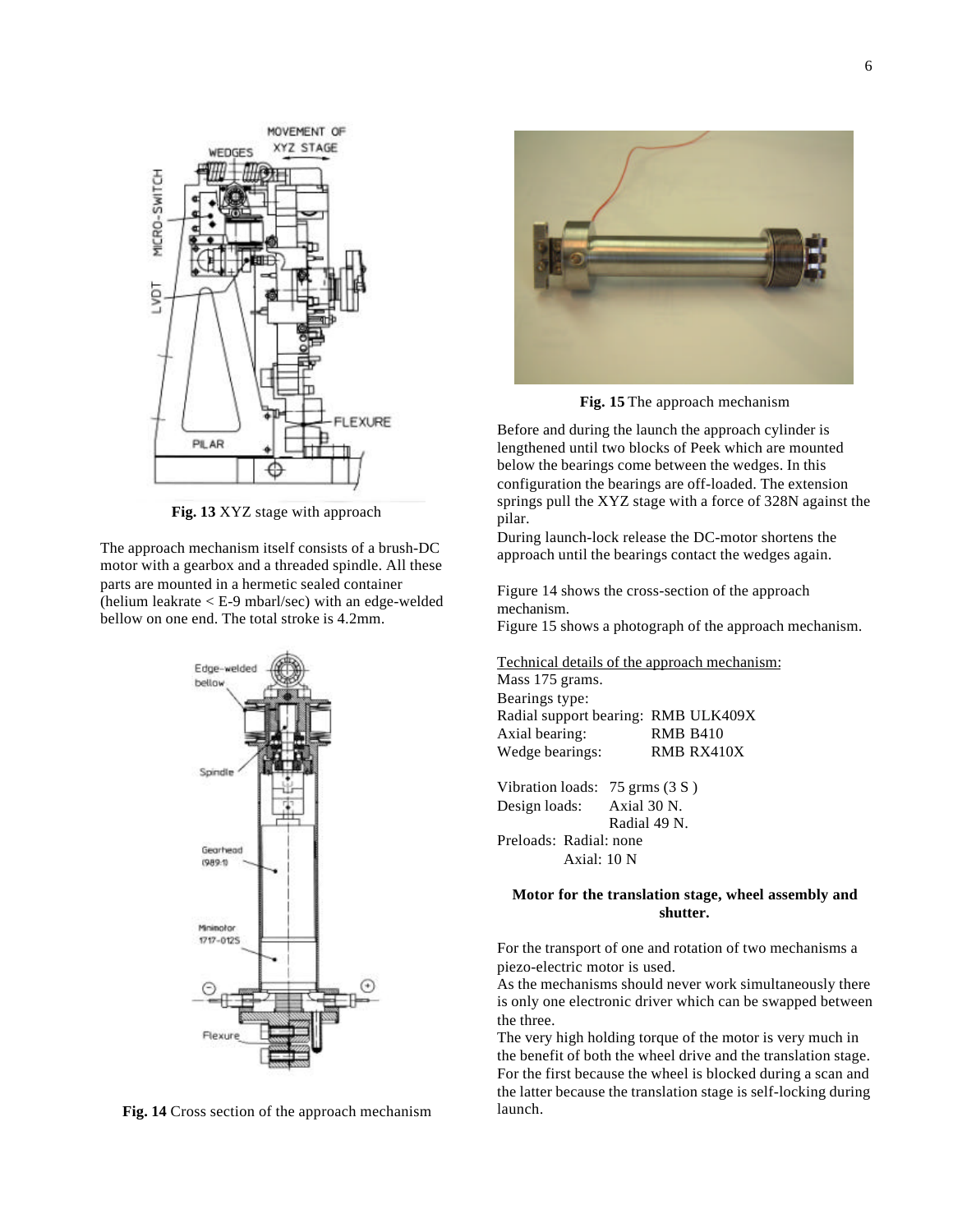The very good mass-torque ratio saved a lot of mass in the design of the instrument.

The motor has been qualified for the vibration levels and temperatures which were specified for the MIDAS experiment.

Fig. 16 shows a photograph of the motor.



**Fig. 16** Piezo electric motor**.**

Technical details of the piezo electric traveling wave motor. Make: Shinsei Type: USR30-B3 Driving frequency: 50 KHz Drive voltage: 110 Vrms Rated torque: 0.05 Nm Max. Torque: 0.1 Nm Holding torque: 0.1 Nm Rated speed: 250 rpm. Direction of rotation: CW, CCW Operating temp.  $-20$  °C + 60 °C Limit of continuous operation: 2000 hours Dimensions: diameter 30 mm, total length 25mm, shaft diameter 4mm, shaft length 14mm. Weight: 20 grams. Bearing: Lubricated by ESTL with lead ion plating and Braycote 601.

#### *Mission requirements for the motor:*

Max. total operation time of the translation-stage: 4 hours Max. total operation time shutter: 2 hours Max. total operation time wheel: 10 hours Operating temp.  $-20$  °C + 60 °C As the propulsion of the motor is based on friction the vacuum working environment could increase the failure of the motor because of overheating of the friction

Extensive test in vacuum have learned the following:

- 1. A good heat conductivity from the stator to the environment is needed.
- 2. Torque  $load < 0.05$  Nm

material.

3. Stator temperature  $< 70^{\circ}$ C

4. Operation time < 2000 hours

For accurate positioning of the wheel and the translation stage the motor was operated in a pulse mode with duty cycles from 50% (1msec ON, 1 msec OFF) and lower

## **Present situation and the first results.**

The instrument is fully qualified on vibration, shock, thermal vacuum and EMC levels.

A scan-test under micro-vibration conditions and the AFM mass off-loaded for gravity is planned for autumn 2001. Figure 17 shows the first image. This was made under vacuum condition and at a temperature of 40 °C. It is an image of a height-calibration chip of 105 nanometer which is mounted on one of the facets of the wheel.



**Fig. 17** First image of the height calibration chip

#### REFERENCES:

- 1. Riedler W.et al. 1998, The Midas Experiment for the Rosetta Mission in, Adv. Space Res. Vol. 21, No. 11, pp. 1547-1556.
- 2. Le Letty R. et al. September 2001, The Scanning Mechanism for Rosetta/Midas from an Engeneering Model to the Flight Model. European Space mechanisms and Tribology Symposium, Liege.
- 3. Poster Session. Building and testing of MIDAS instrument sub-assemblies. S.D.Lewis, AEA Technology Space (United Kingdom)
- 4. Piezo Motor Life Test by Mr. B. Lehmann. Internal ESTEC paper TOS-MCV/2000/2583/ln/BL